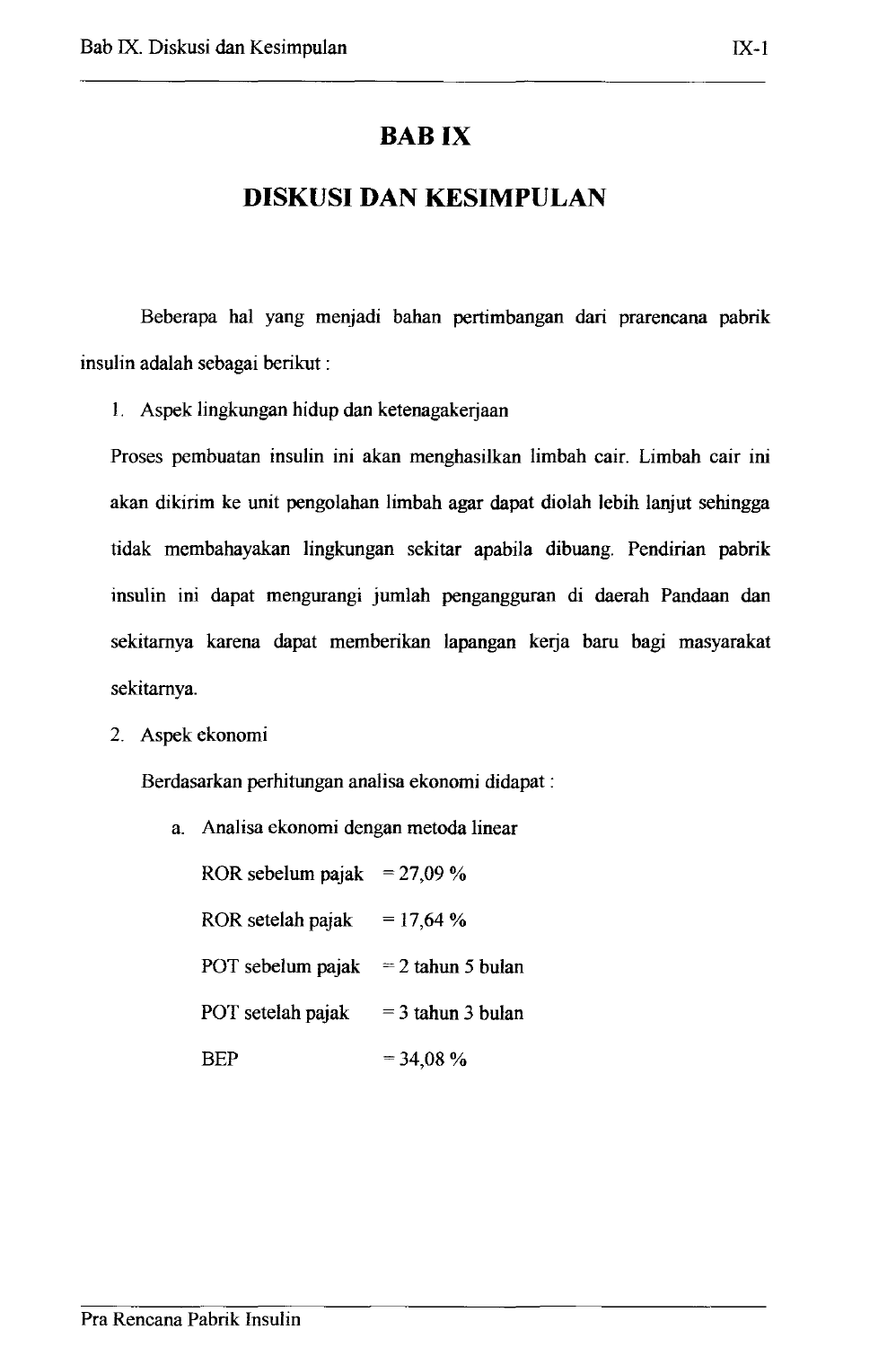b. Analisa ekonomi dengan metoda *discounted cash flow* 

| <b>ROR</b> | $= 21,66%$  |
|------------|-------------|
| <b>POT</b> | $=$ 4 tahun |
| <b>BEP</b> | $= 31,53%$  |

Berdasarkan uraian singkat di atas, tampak bahwa nilai BEP dengan metoda linear = 34,08 % dan nilai BEP dengan metoda *discounted cash flow* <sup>=</sup> 31,53 %. Kedua nilai BEP ini memenuhi range nilai BEP yang baik, yaitu antara 30 % sampai dengan 60 %. Sedangkan nilai POT dari kedua metoda tersebut, waktunya kurang dari 6 tahun sehingga pabrik insulin ini layak untuk didirikan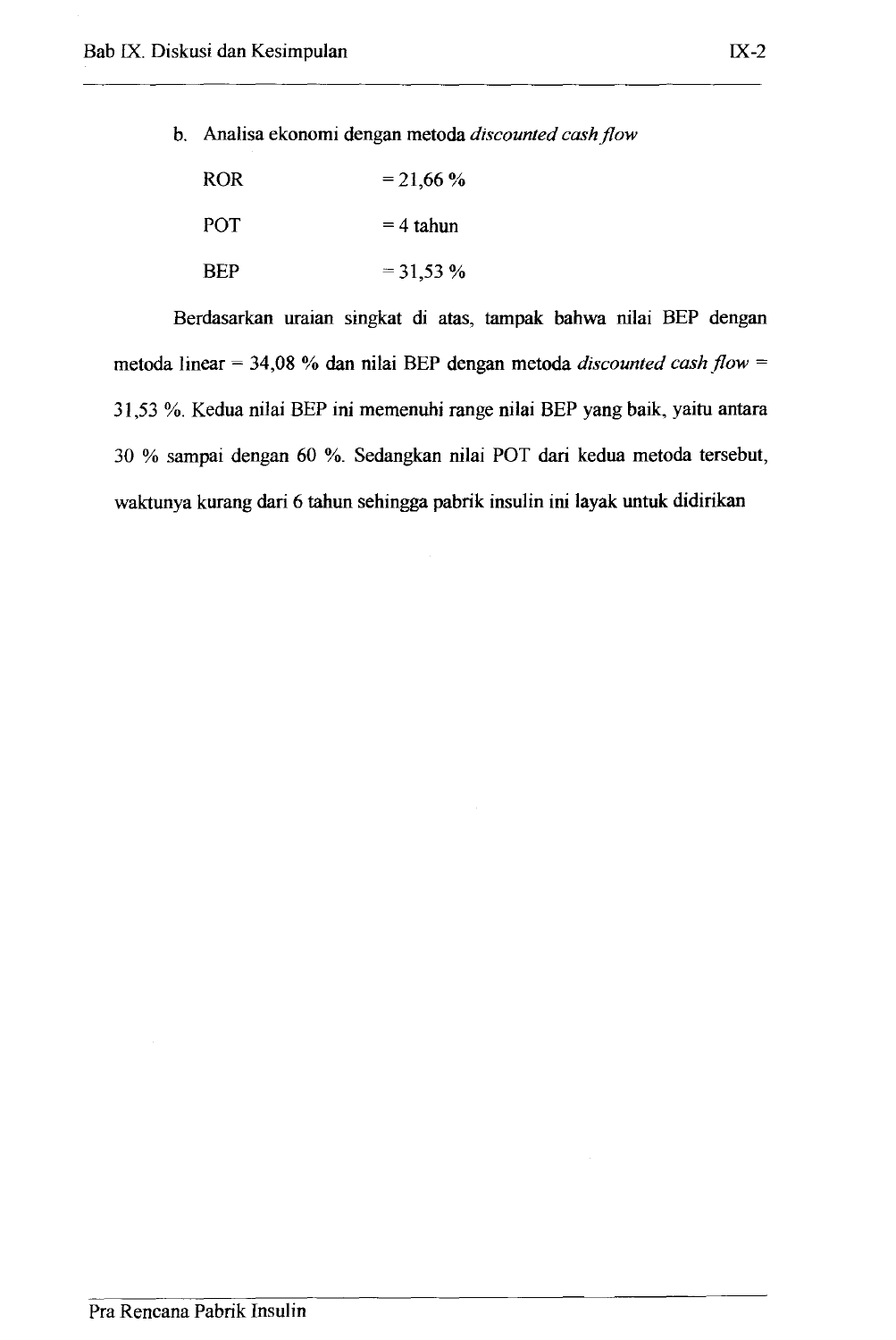## DAFTAR PUSTAKA

 $\sim 10^6$ 

 $\mathcal{L}^{\text{max}}_{\text{max}}$  ,  $\mathcal{L}^{\text{max}}_{\text{max}}$ 

 $\mathcal{L}_{\mathcal{A}}$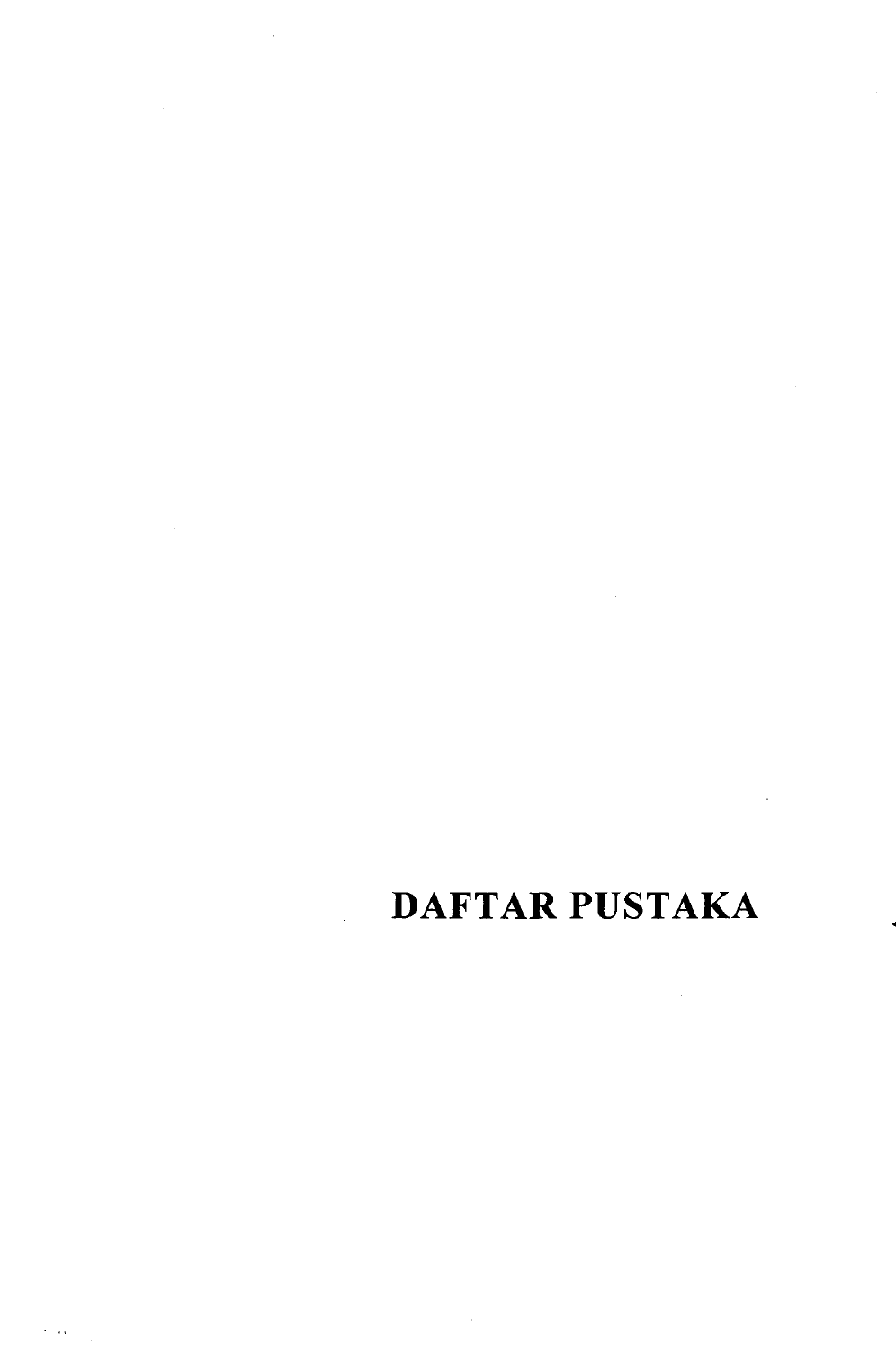## **DAFT AR PUSTAKA**

- [1]. http://EndocrineWeb.com/insulin\_discovery \_and \_ actions.htm
- $[2]$ . http://encyclopediathefreedictionary.com/Insulin
- [3]. http://ptcl.chem.ox.ac.uk/MSDS/GL/glucose.html
- [4]. http://ptcl.chem.ox.ac.uk/MSDS/SO/sodium\_chloride.html
- [5]. http://avogadro.chem.iastate.edu/MSDS/NaCl.htm
- [6]. http://ptcl.chem.ox.ac.uk/MSDS/AM/ammonia\_anhydrous.html
- [7]. http://www.chem.tamu.edu/class/majors/msdsfiles/msdssodiumhydroxide.htm
- [8]. http://www.mal.uic.edu/MSDS/H3PO4.htm
- [9]. http://avogadro.chem.iastate/edulMSDS/H3P04.htm
- [10]. Barfoed, H.C., Insulin Production Technology, Chemical Engineering Program, 1987
- [11]. Brownell, L.E. dan Young, E.H., *EqUipment Design,* New York: John Willey and sons, Inc, 1959
- [12]. Burnett, J.P., In Experimental Manipulation of Gene Expression, Inouye Ed, Academic Press: New York, 1983
- [13]. Chance, RE., dkk, In Peptides Synthesis-Structure-Function, Pierce Chemical Co., Rockford, IL, 1981
- [14.] Considine, Douglas, *Chemical and Process Technology-Encyclopedia,* Los Angeles, California: Mc Graw-Hill Book Co.,1974
- [15]. Etienne-Decant, J., In Genetic Biochemistry: From Gene to Protein, Ellis Horwood Limited, Chichester, UK, 1988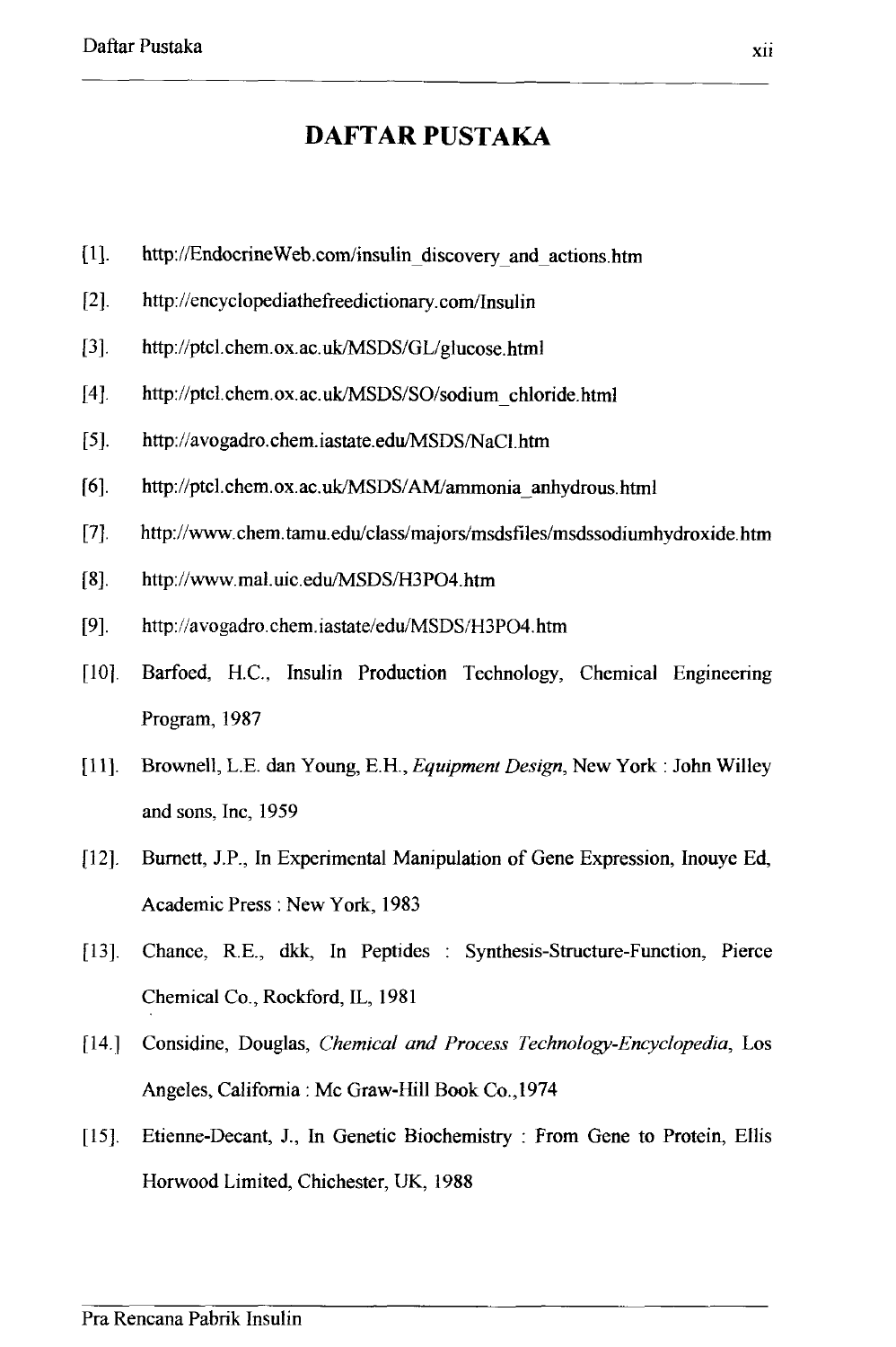- [16]. Faith, W.L., et al *Chemical Industrial*,  $2^{nd}$  ed, New York: John Willey and sons, Inc, 1957
- [17]. Foust, AS., et al *Principles of Unit Operation,* 2nd ed, New York: John Willey and sons, 1980
- [18]. Frank, B.H., Chance, R.E., In Quo Vadis? Therapeutic Agents Produced by Genetic Engineering, Sanofi Group: Toulouse-Labege France, 1985
- [19]. Geankoplis, CJ., *Transport Processes and Unit Operation,* 3rd ed, New Delhi: Prentice-Hall, 1997
- [20]. Himmelblau, D.M., *Basic Principles and Calculation in Chemical Engineering,*  $4^{th}$  ed, New Jersey: Prentuce Hall, Inc, 1991
- [21]. Hougen, o.A., Watson, K.M., Ragatz RA, *Chemical Process Principles,* 2nd ed, New York: John Willey and Sons, 1954
- [22]. Kern, D.Q., *Process Heat Transfer,* International Student Edition, Tokyo: Mc Graw-Hill Book Company, Inc, 1988
- [23]. Kroeff, E.P., Owens, R.A., Campbell, E.L., Johnson, R.D., Marks, H.I., Production Scale Purification of Biosynthetic Human Insulin by Reserved-Phase High-Performance Liquid Cromatography, 1989
- [24]. Ladisch, M.R, Kohlmann, K.L., Recombinant Human Insulin, Program Biotechnol, 1992
- [25]. Mc Cabe, W.L., dan Smith, J.C, *Unit Operation of Chemical Engineering,*   $3<sup>rd</sup>$  ed, New York: Mc Graw-Hill Book Company, 1976
- [26]. Mc Ketta, J.J., *Encyclopedia of Chemical Process and Design*, New York: Marcell Dekker, Inc, 1981
- [27]. Muth, W.L., Scale Up Biotechnology Safely, ChemTech, Juni 1985